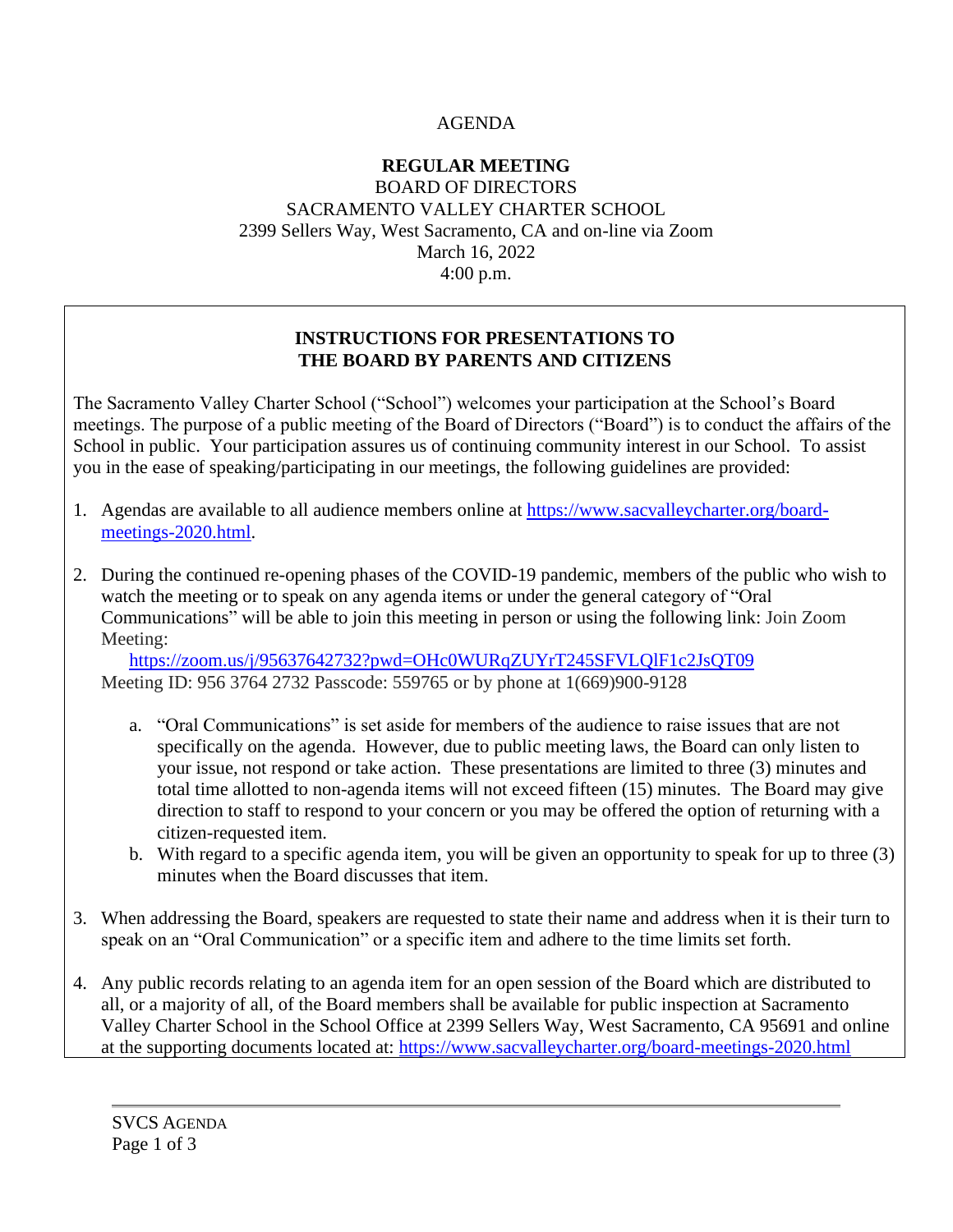## **I. PRELIMINARY**

#### **A. CALL TO ORDER**

Meeting was called to order at \_\_\_\_\_\_\_\_\_\_\_\_\_\_\_\_.

## **B. ROLL CALL**

| Present | Absent |
|---------|--------|
|         |        |
|         |        |
|         |        |
|         |        |
|         |        |
|         |        |

### **II. OPEN SESSION**

## **III. APPROVAL OF THE MEETING AGENDA**

### **IV. APPROVAL OF MEETING MINUTES:** February 9, 2022 Regular Meeting

## **V. COMMUNICATIONS**

- **A.** ORAL COMMUNICATIONS: Non-agenda items: no individual presentation shall be for more than three (3) minutes\* and the total time for this purpose shall not exceed fifteen (15) minutes. Ordinarily, Board members will not respond to presentations and no action can be taken. However, the Board may give direction to staff following a presentation. \*Persons requiring an interpreter shall receive a maximum of six (6) minutes.
- **B.** FOR INFORMATION: BOARD/STAFF DISCUSSIONS: Board and staff discuss items of mutual interest.
- **VI. CONSENT AGENDA ITEMS:** All matters listed under the consent agenda are considered by the Board to be routine and will be approved/enacted by the Board in one motion in the form listed below. Unless specifically requested by a Board member for further discussion or removed from the agenda, there will be no discussion of these items prior to the Board votes on them.

# **VII. ITEMS SCHEDULED FOR ACTION**

### **A. BUSINESS** (20 minutes)

- 1. Approve Revenue and Expense Reports
- 2. Approve Resolution #2021-22 006 to extend the option for teleconferencing Board meetings under emergency declarations
- 3. Approve a Memorandum of Understanding (MOU) with California State University for Social Emotional Learning (SEL)
- 4. Approve the Second Interim Report including budget transfers and revisions.
- 5. Approve the 2022-23 Instructional Calendar and the 2022-23 Employee Calendar.
- 6. Approve request for meeting date change for the April 13, 2022 meeting.
- 7. Approve the Vice Principal salary schedule to attract qualified applicants.